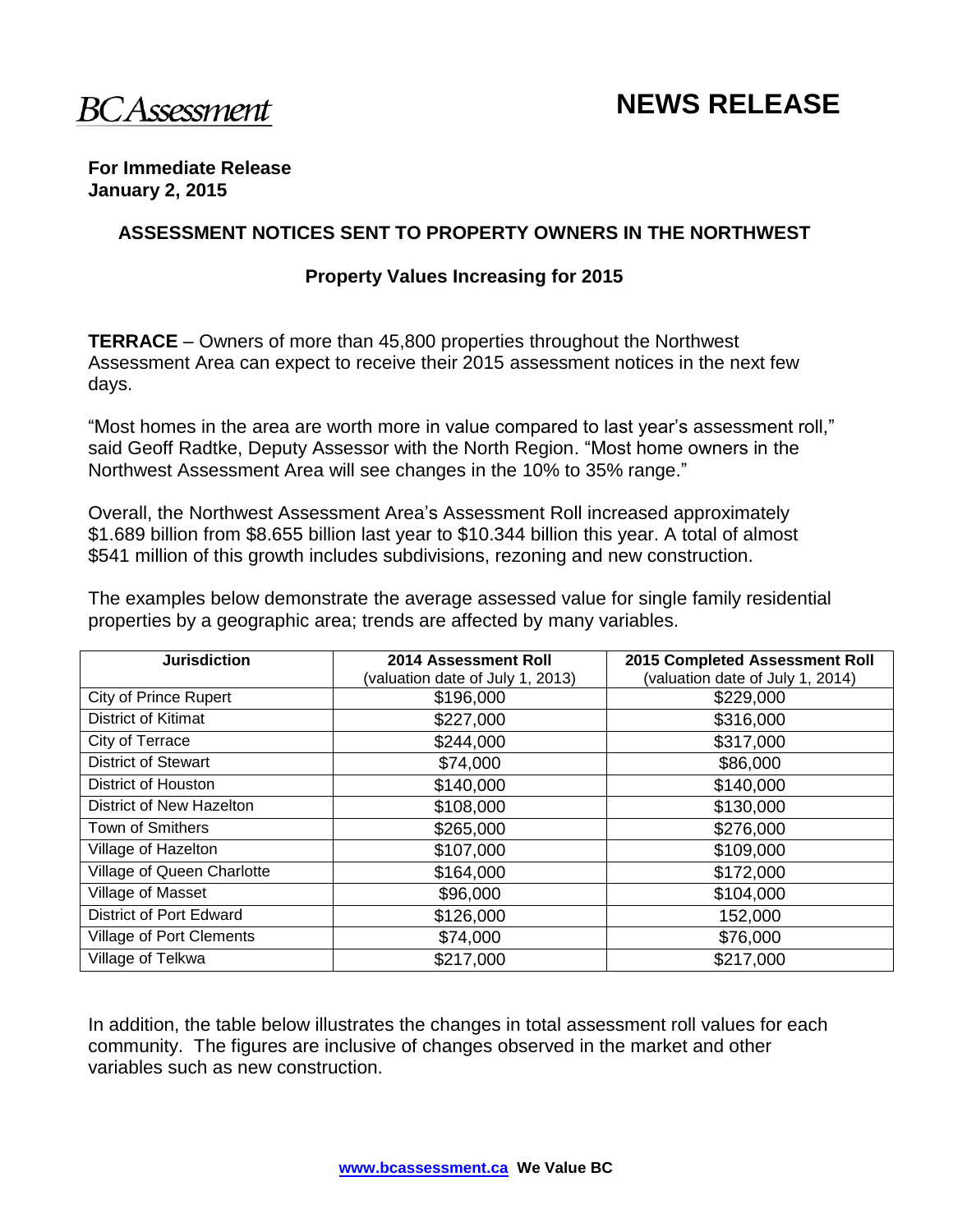| <b>Community</b>              | <b>Property</b><br><b>Class</b> | <b>2014 Revised Roll</b> | 2015 Completed<br><b>Roll</b> | Change   |
|-------------------------------|---------------------------------|--------------------------|-------------------------------|----------|
| <b>City of Prince Rupert</b>  | All<br>Classifications          | \$1,426,829,000          | \$1,588,268,000               | 11.31%   |
|                               | <b>Residential</b>              | \$828,022,000            | \$978,127,000                 | 18.13%   |
|                               | Commercial                      | \$356,342,000            | \$393,379,000                 | 10.39%   |
| District of Kitimat           | All<br>Classifications          | \$1,467,317,000          | \$1,977,342,000               | 34.76%   |
|                               | Residential                     | \$786,357,000            | \$1,120,274,000               | 42.46%   |
|                               | Commercial                      | \$205,348,000            | \$255,705,000                 | 24.52%   |
| City of Terrace               | All<br>Classifications          | \$1,318,899,000          | \$1,722,636,000               | 30.61%   |
|                               | Residential                     | \$952,417,000            | \$1,250,769,000               | 31.33%   |
|                               | Commercial                      | 300,541,000              | \$394,469,000                 | 31.25%   |
|                               | All<br>Classifications          | \$96,727,000             | \$108,659,000                 | 12.34%   |
| <b>District of Stewart</b>    | Residential                     | \$26,545,000             | \$29,633,000                  | 11.64%   |
|                               | Commercial                      | \$24,711,000             | \$27,053,000                  | 9.48%    |
| <b>District of Houston</b>    | All<br>Classifications          | \$272,375,000            | \$262,282,000                 | $-3.71%$ |
|                               | Residential                     | \$159,963,000            | \$157,184,000                 | $-1.74%$ |
|                               | Commercial                      | \$56,771,000             | \$57,102,000                  | 0.58%    |
| District of New Hazelton      | All<br>Classifications          | \$46,944,000             | \$51,739,000                  | 10.22%   |
|                               | Residential                     | \$30,946,000             | \$35,160,000                  | 13.62%   |
|                               | Commercial                      | \$9,635,000              | \$10,044,000                  | 4.25%    |
| Town of Smithers              | All<br>Classifications          | \$745,998,000            | \$785,201,000                 | 5.26%    |
|                               | Residential                     | \$480,980,000            | \$507,208,000                 | 5.45%    |
|                               | Commercial                      | \$226,429,000            | \$232,234,000                 | 2.56%    |
| Village of Hazelton           | All<br>Classifications          | \$45,293,000             | \$62,074,000                  | 37.05%   |
|                               | Residential                     | \$15,133,000             | \$17,421,000                  | 15.11%   |
|                               | Commercial                      | \$29,369,000             | \$43,652,000                  | 48.63%   |
| Village of Queen<br>Charlotte | All<br>Classifications          | \$111,091,000            | \$114,577,000                 | 3.14%    |
|                               | Residential                     | \$70,965,000             | \$73,096,000                  | 3.00%    |
|                               | Commercial                      | \$32,795,000             | \$34,015,000                  | 3.72%    |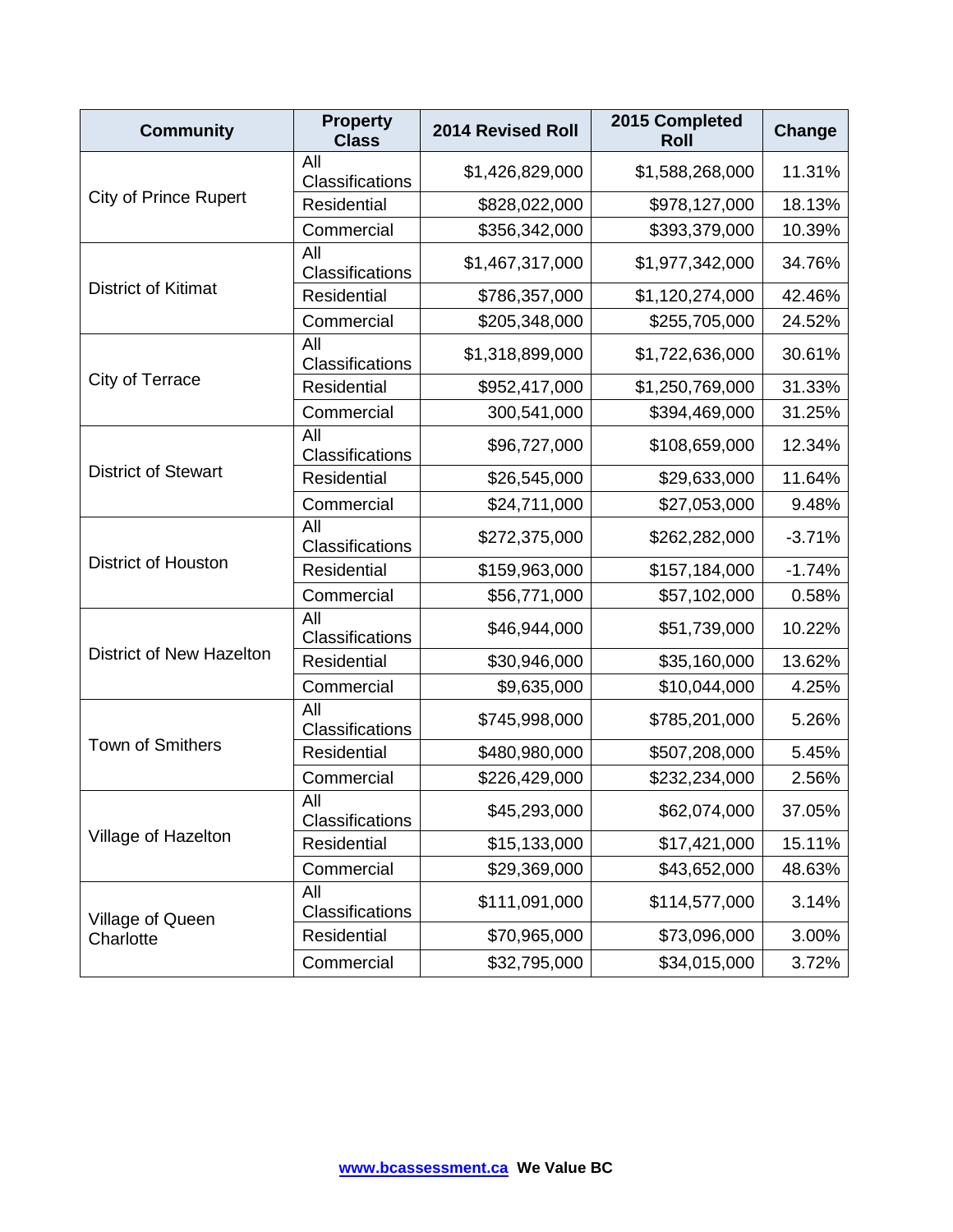| <b>Community</b>                | <b>Property</b><br><b>Class</b> | <b>2014 Revised Roll</b> | 2015 Completed<br><b>Roll</b> | Change   |
|---------------------------------|---------------------------------|--------------------------|-------------------------------|----------|
| Village of Masset               | All<br><b>Classifications</b>   | \$101,914,000            | \$102,611,000                 | 0.68%    |
|                                 | Residential                     | \$55,790,000             | \$56,331,000                  | 0.97%    |
|                                 | Commercial                      | \$41,328,000             | \$41,412,000                  | 0.20%    |
| <b>District of Port Edward</b>  | All<br><b>Classifications</b>   | \$77,695,000             | \$106,143,000                 | 36.61%   |
|                                 | <b>Residential</b>              | \$32,838,000             | \$41,911,000                  | 27.63%   |
|                                 | Commercial                      | \$23,731,000             | \$41,117,000                  | 73.26%   |
| <b>Village of Port Clements</b> | All<br><b>Classifications</b>   | \$24,837,000             | \$25,229,000                  | 1.58%    |
|                                 | <b>Residential</b>              | \$15,934,000             | \$15,605,000                  | $-2.06%$ |
|                                 | Commercial                      | \$5,306,000              | \$6,074,000                   | 14.46%   |
| Village of Telkwa               | All<br><b>Classifications</b>   | \$131,031,000            | \$131,385,000                 | 0.27%    |
|                                 | <b>Residential</b>              | \$118,300,000            | \$117,426,000                 | $-0.74%$ |
|                                 | Commercial                      | \$8,663,000              | \$9,253,000                   | 6.80%    |

"Property owners who feel that their property assessment does not reflect market value as of July 1, 2014 or see incorrect information on their notice should contact BC Assessment as indicated on their notice as soon as possible in January," said Radtke.

"If a property owner is still concerned about their assessment after speaking to one of our appraisers, they may submit a Notice of Complaint (Appeal) by February 2, for an independent review by a Property Assessment Review Panel," added Radtke.

The Property Assessment Review Panels, independent of BC Assessment, are appointed annually by the Ministry of Community, Sport and Cultural Development, and typically meet between February 1 and March 15 to hear formal complaints.

The Northwest assessment office is located at 4545 Lazelle Ave in Terrace. During the month of January, office hours are 8:30 a.m. to 5:00 p.m., Monday to Friday. Property owners can contact BC Assessment toll-free at 1-866-valueBC (1-866-825-8322) or online by clicking "CONNECT" at [www.bcassessment.ca](http://www.bcassessment.ca/).

Visit [www.bcassessment.ca](http://www.bcassessment.ca/) for more information about the 2015 Assessment Roll including lists of 2015's top 100 most valuable residential properties across the province.

Of note, BC Assessment has launched a newly-enhanced version of its free e-value*BC*  service that allows the general public to search, check and compare properties online from across the province. Improved navigation, an interactive map and inclusion of property street-front imagery are among the new features. Also new for 2015, BC Assessment has updated its Customer Service Standards which include commitments to be open & transparent, fair & accurate, timely & accessible, knowledgeable & respectful, and innovative & collaborative.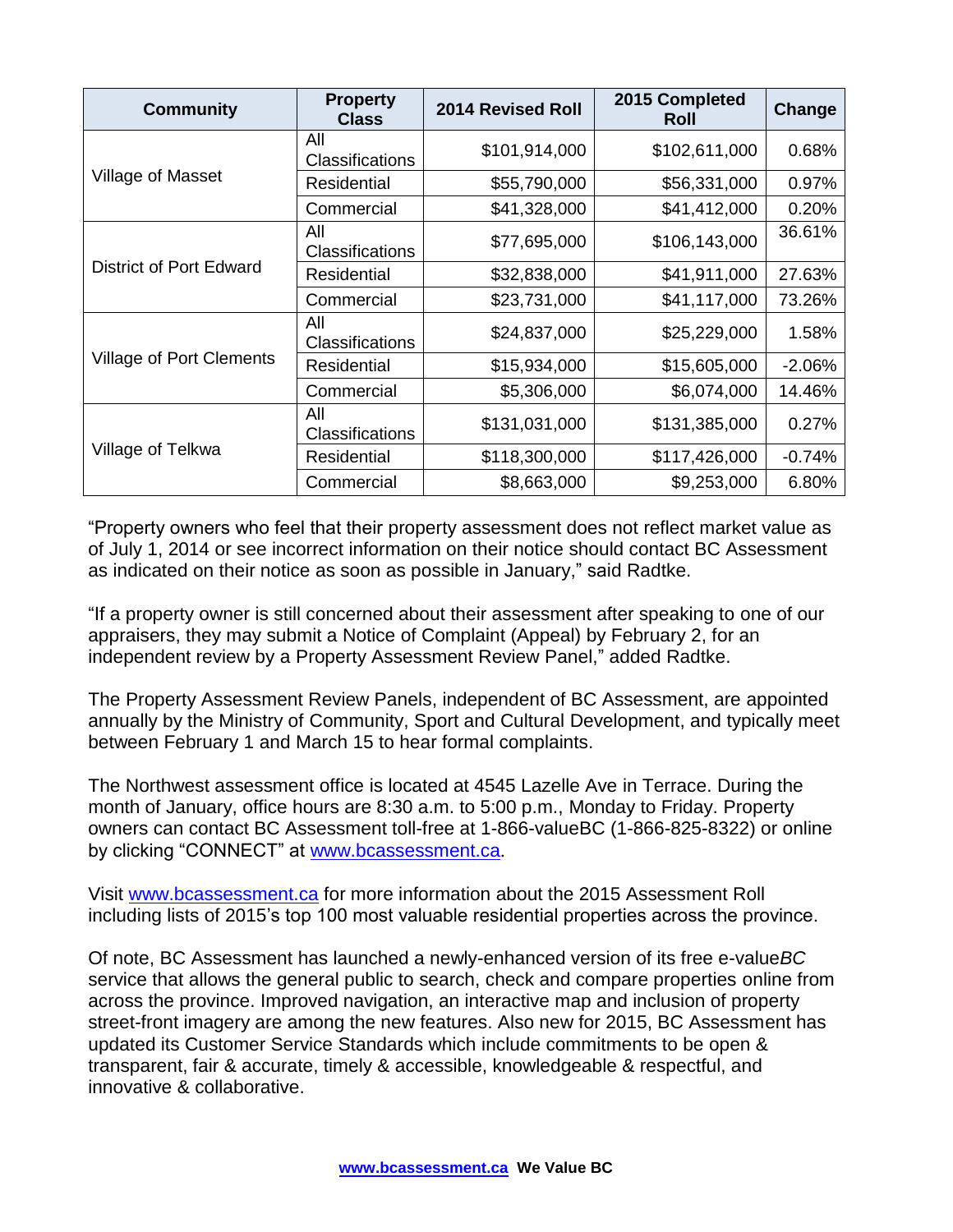"Our service commitments and standards clearly indicate the level of service that you can expect from BC Assessment and ensure we focus on customer needs as we continue to deliver excellent service," said Radtke.

Follow BC Assessment on [Twitter,](http://twitter.com/bcassessment) [YouTube,](http://www.youtube.com/user/BCAssessmentVideos) [Facebook,](http://www.facebook.com/pages/BC-Assessment/168042796561277?sk=info) and [LinkedIn.](http://www.linkedin.com/company/bc-assessment)

-30-

## **Media Contact:**

Geoff Radtke, Deputy Assessor BC Assessment – North Region – Prince George Toll Free: 1-866-valueBC (1-866-825-8322) **local 26271** Email: [geoff.radtke@bcassessment.ca](mailto:geoff.radtke@bcassessment.ca)



## **MEDIA BACKGROUNDER**

## **For Immediate Release January 2, 2015**

## **Facts on B.C. Property Assessments and the 2015 Assessment Roll**

- Total number of properties on the 2015 roll is 1,974,120, an approximate 0.98% increase from 2014.
- $\bullet$  Total value of real estate on the 2015 roll is \$1,206,152,088,777 (\$1.2 trillion), a 5.84% increase from 2014.
- Total amount of 'non-market change', including new construction and development: approximately \$18.69 billion, an increase of 6.54% from the 2014 roll of \$17.54 billion.
- In B.C., approx. 87.74% of all properties are classified with some residential (Class 1) component. This equates to over \$912 billion (\$912,653,565,545) of the value on the total provincial roll.
- Over 98% (99.1% in 2014) of property owners typically accept their property assessment without proceeding to a formal, independent review of their assessment.